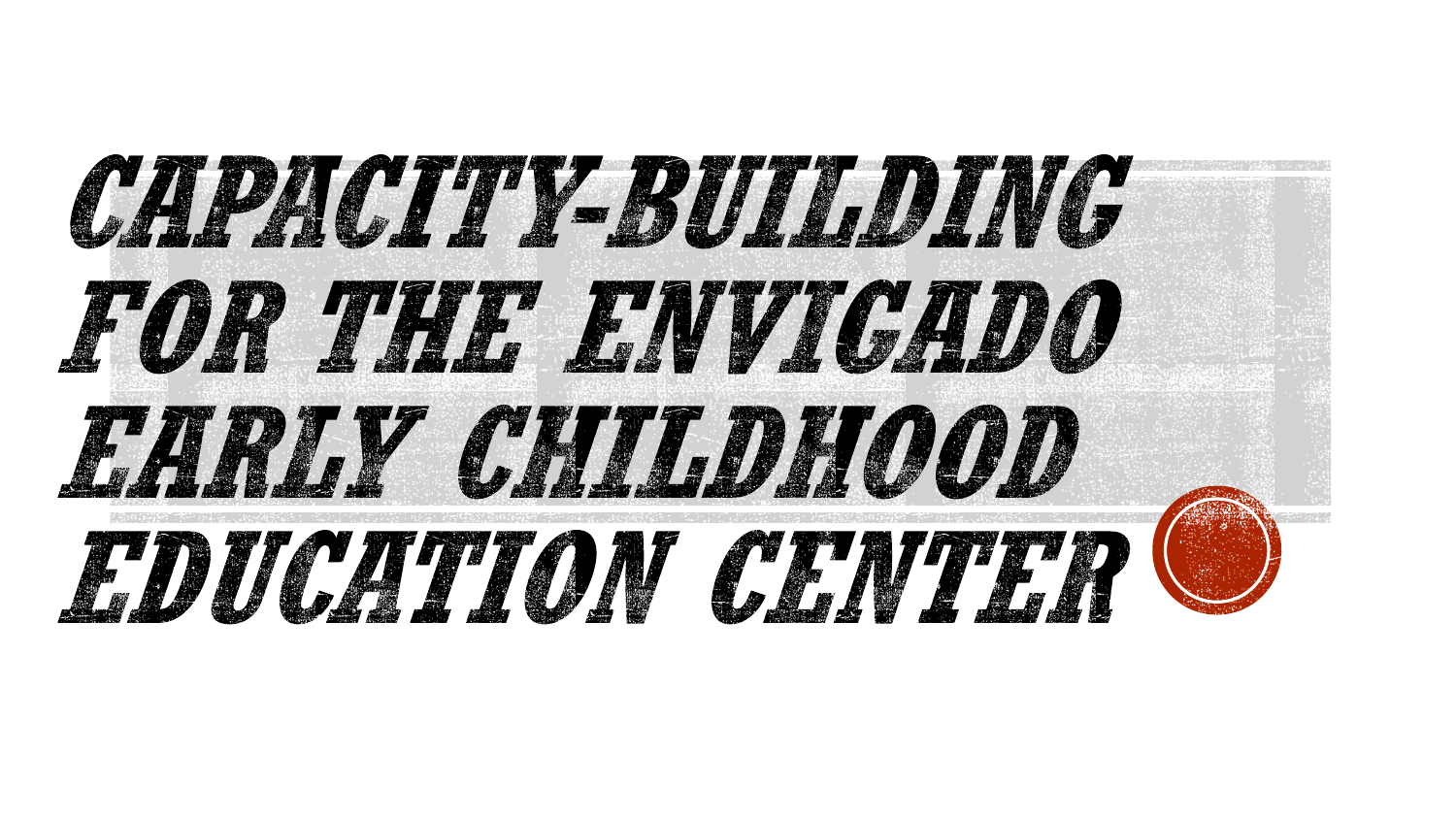#### **DESCRIPTION**

The training in civic competences proposes to strengthen the English language in early childhood, boys and girls that increase knowledge in the cognitive, emotional, communicative and integrative skills of infants. Using robotics as a driver of the S.T.E.A.M. (Science, Technology, Engineering, Art and Mathematics) in order for children from 4 to 7 years old to acquire skills in these disciplines while having fun and learning. The development of values such as digital competence, teamwork, decision-making, are incorporated into curricular knowledge from early childhood. When artistic and creative skills are combined with innovation, curiosity and imagination.

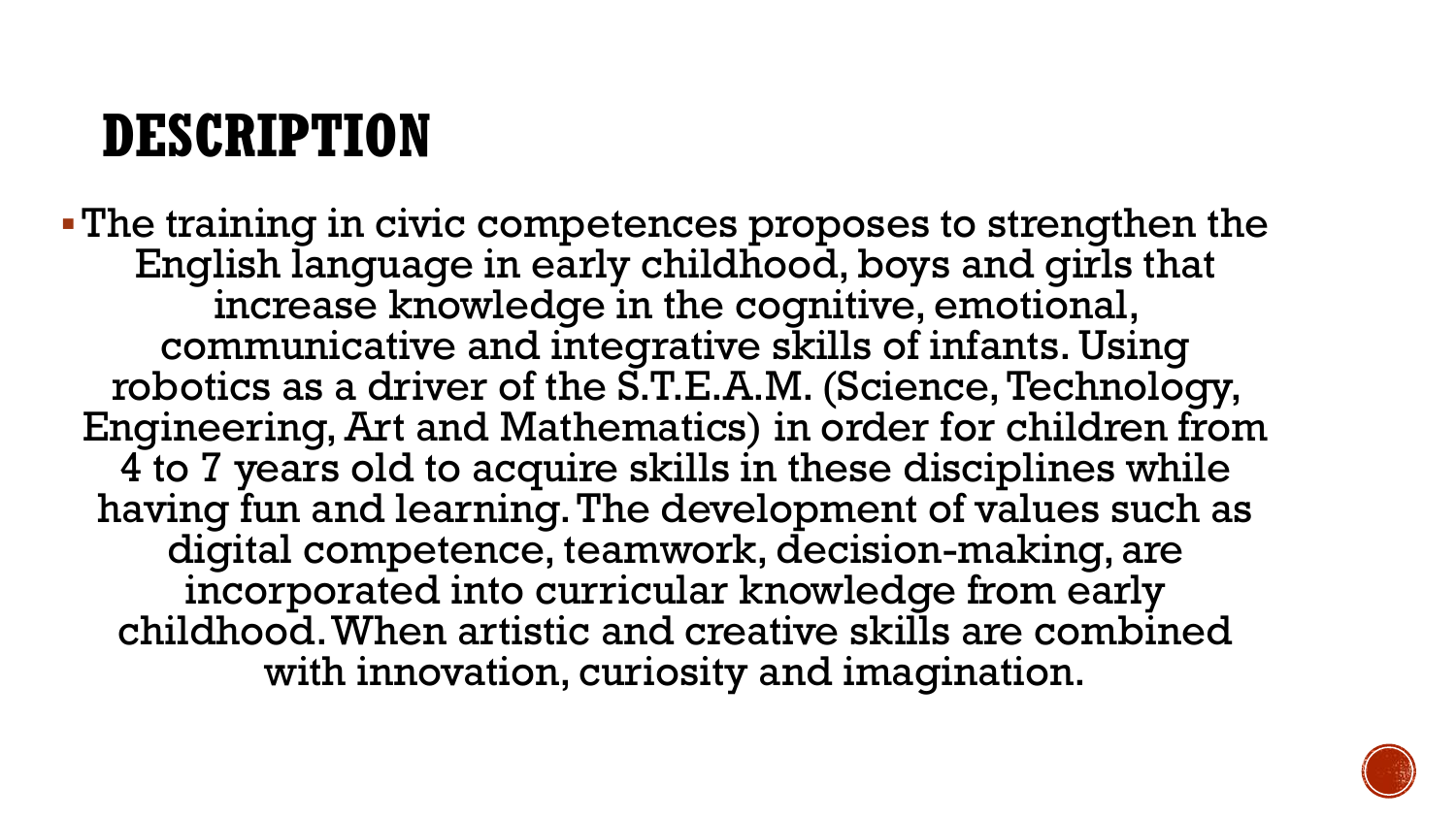# **AREA OF FOCUS**

#### **Envigado, Antioquia-Colombia**



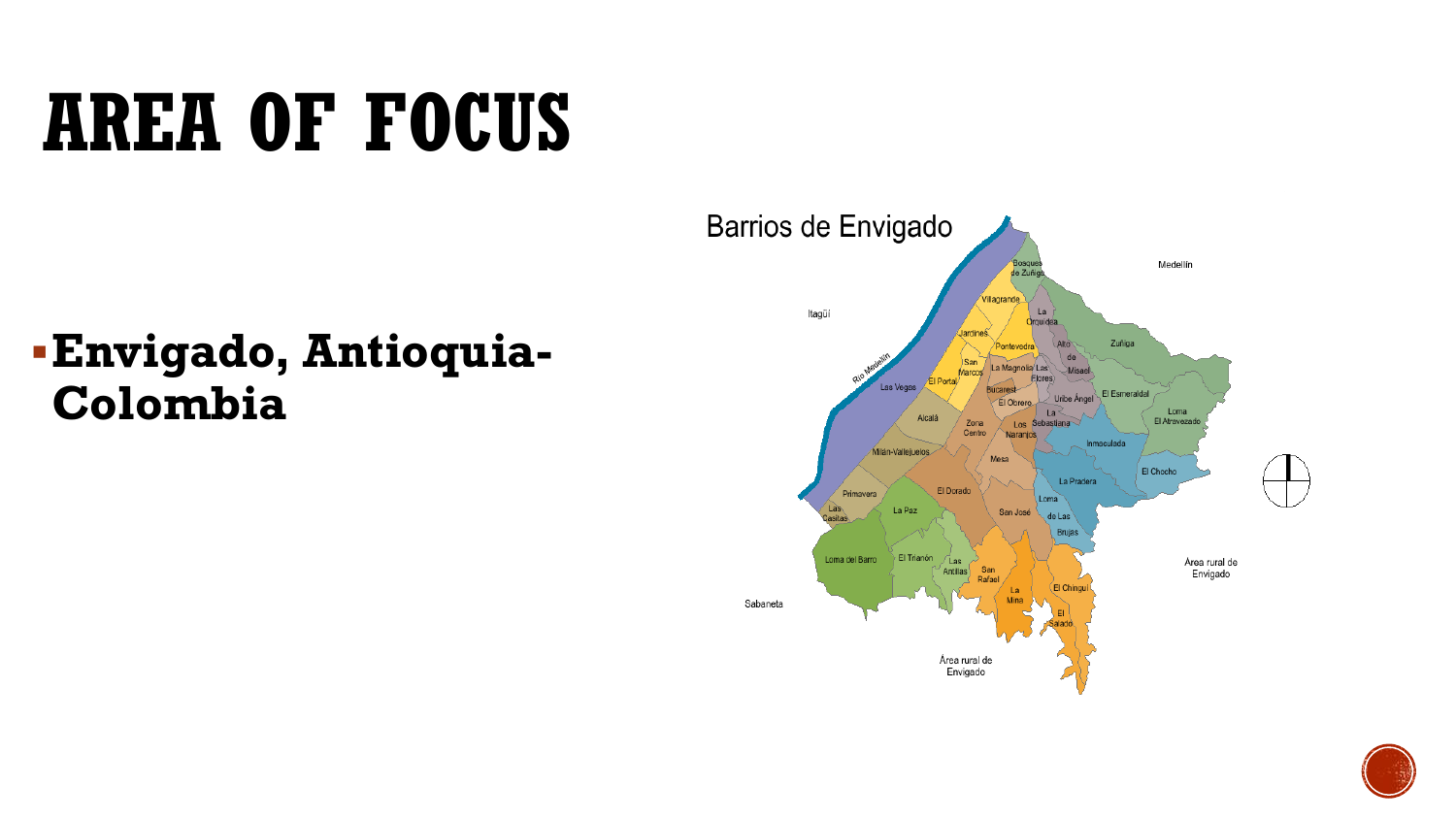## **CLUBS PARTICIPATING OR OTHER ENTITIES**

- DISTRICT 4271
- LOCAL CLUB
- PARTNER CLUB
- **ROTARY FOUNDATION**
- **DISTRICT INTERNATIONAL**

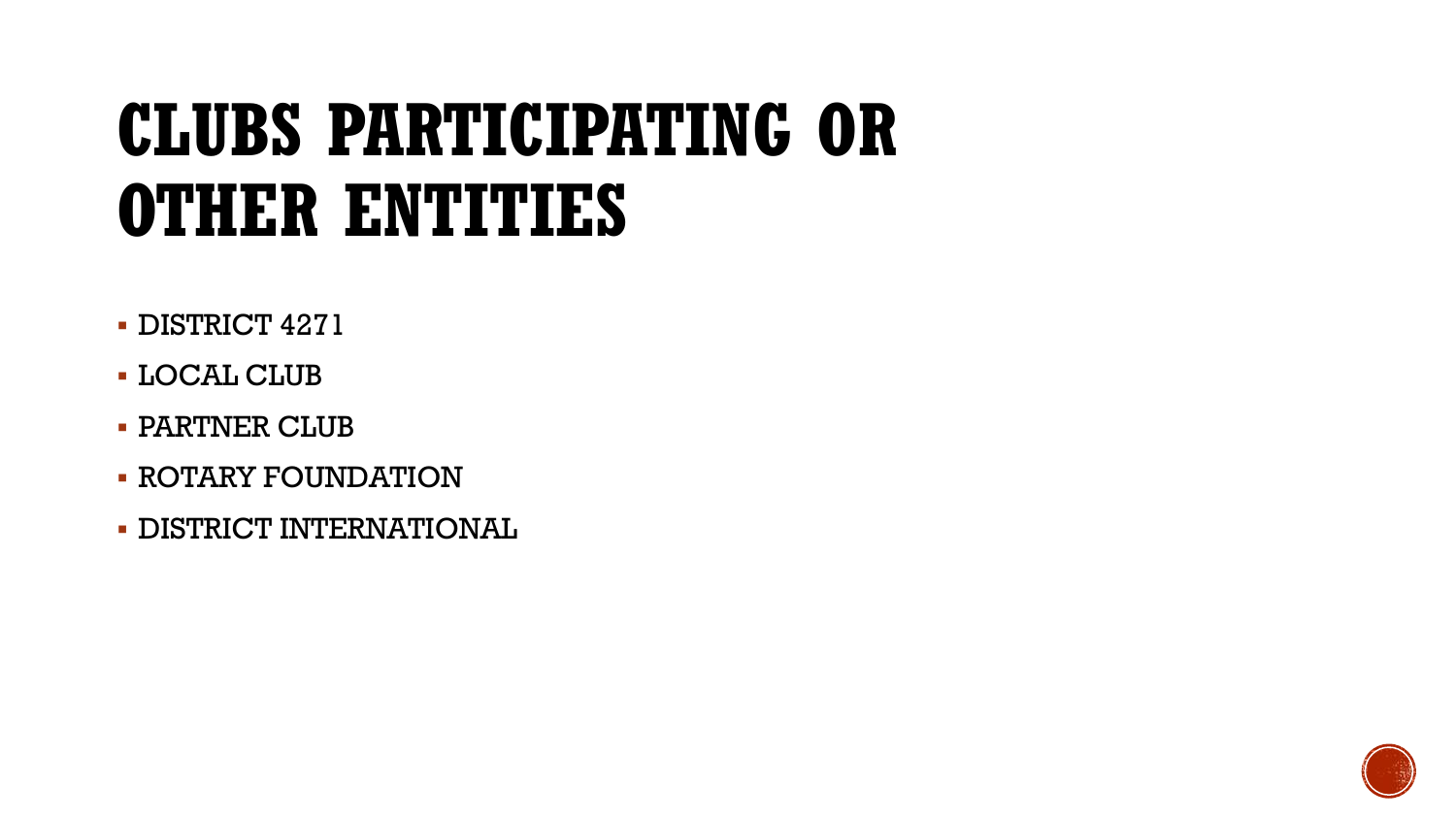# **PROJECT CONTACT**

**Name:** Durlandy Chaverra Muñoz

**Email:** durlandycm@Gmail.com

**Phone:** 3155443239 - <sup>310384669</sup>



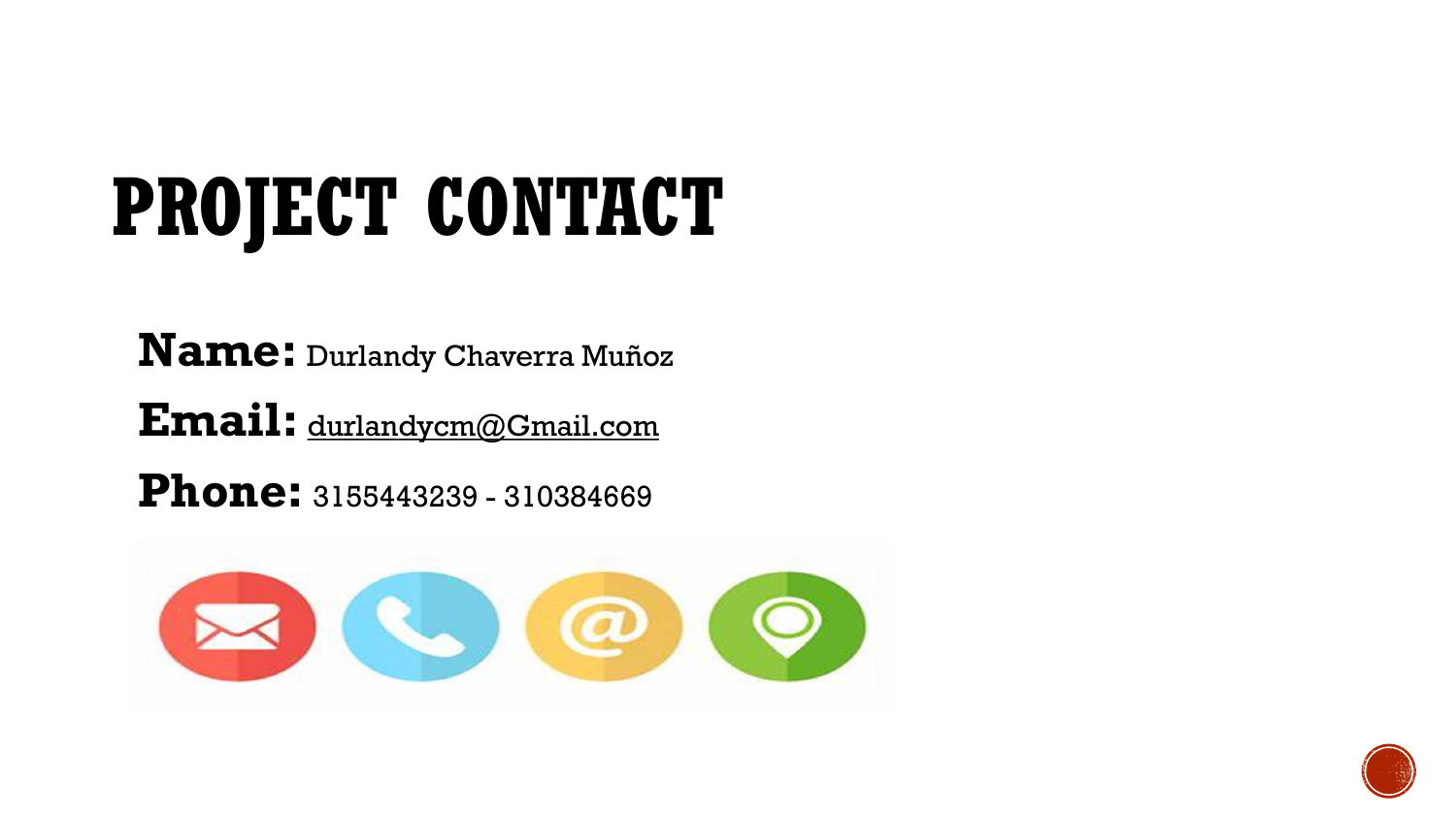## **TOTAL PROJECT COST OR ESTIMATED COST**

| <b>Item</b>                               | <b>Item description</b>                                                                                       | <b>Value in COP</b> |
|-------------------------------------------|---------------------------------------------------------------------------------------------------------------|---------------------|
| <b>Training 10 teachers</b>               | Diploma in Neuroeducation and<br>emotion management for mental<br>health, Luis Amigó University, 180<br>hours | 15.000.000          |
| <b>Human Resources</b>                    | Professional operators of training<br>activities                                                              | 65.000.000          |
| <b>Material resources and</b><br>software | Provision of furniture and fixtures,<br>licenses                                                              | 70.000.000          |
| <b>Technology for</b><br>implementation   | 10 laptop, 5 desktop pc, 2 audiovisual<br><b>TV</b>                                                           | 50.000.000          |
| <b>Total</b>                              |                                                                                                               | 200.000.000         |

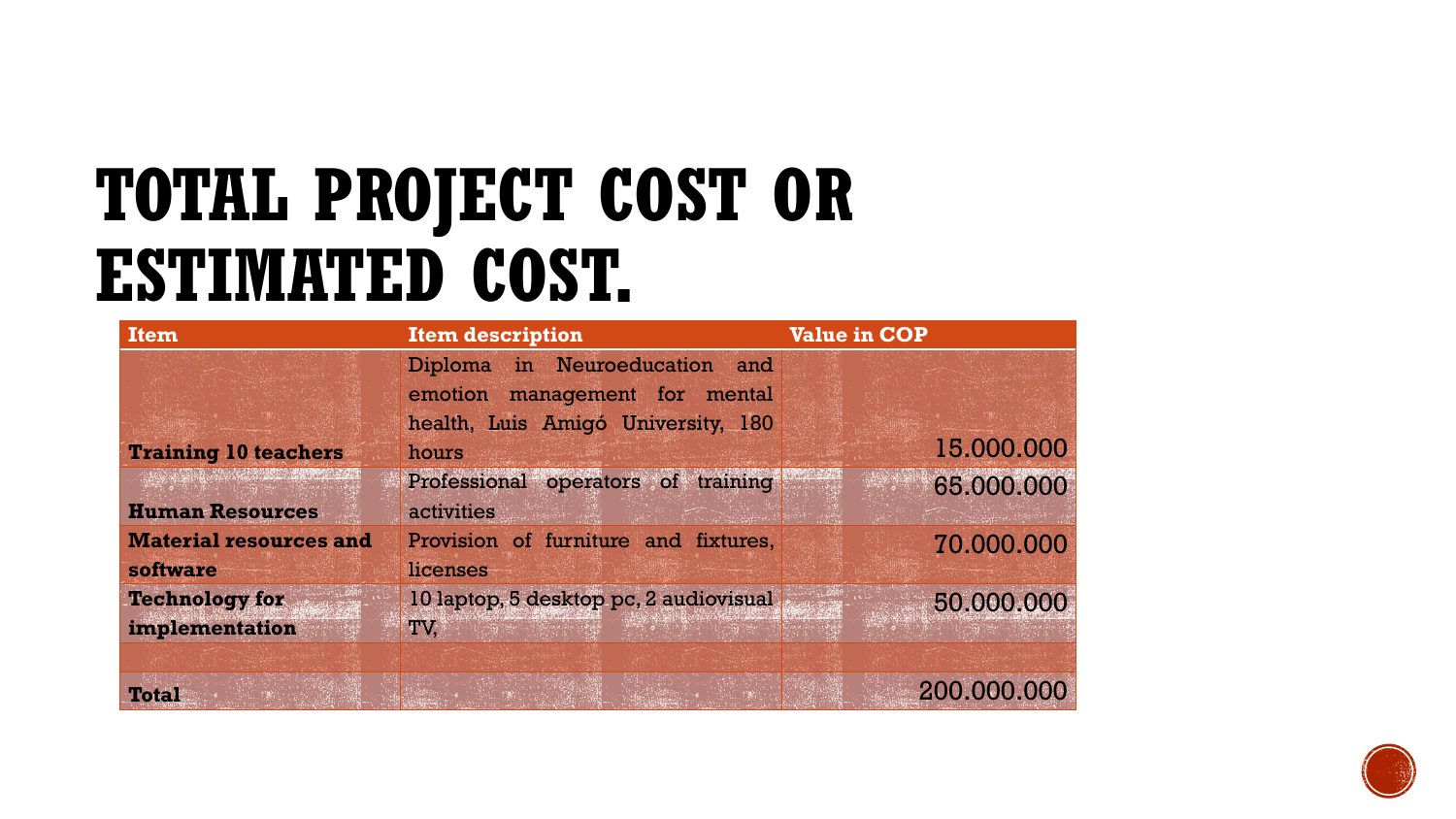# **AMOUNT REQUESTED**

#### **PROJECT FINANCIAL (EXPECTATION)**

| <b>Project cost</b>           | <b>USD</b>                | 57.143 |
|-------------------------------|---------------------------|--------|
|                               |                           |        |
| <b>Local club</b>             | <b>USD</b>                | 2.287  |
|                               | $\boldsymbol{\mathsf{S}}$ |        |
| <b>Sponsoring Clubs</b>       | <b>USD</b>                | 7.000  |
|                               | 4                         |        |
| <b>District 4271 or 4281</b>  | <b>USD</b>                | 5.000  |
|                               | $\mathbf{3}$              |        |
| <b>International District</b> | <b>USD</b>                | 28.571 |
|                               | $\mathbf{s}$              |        |
| <b>Rotary Foundation</b>      | <b>USD</b>                | 14.285 |
|                               | $\mathbf{\$}$             |        |